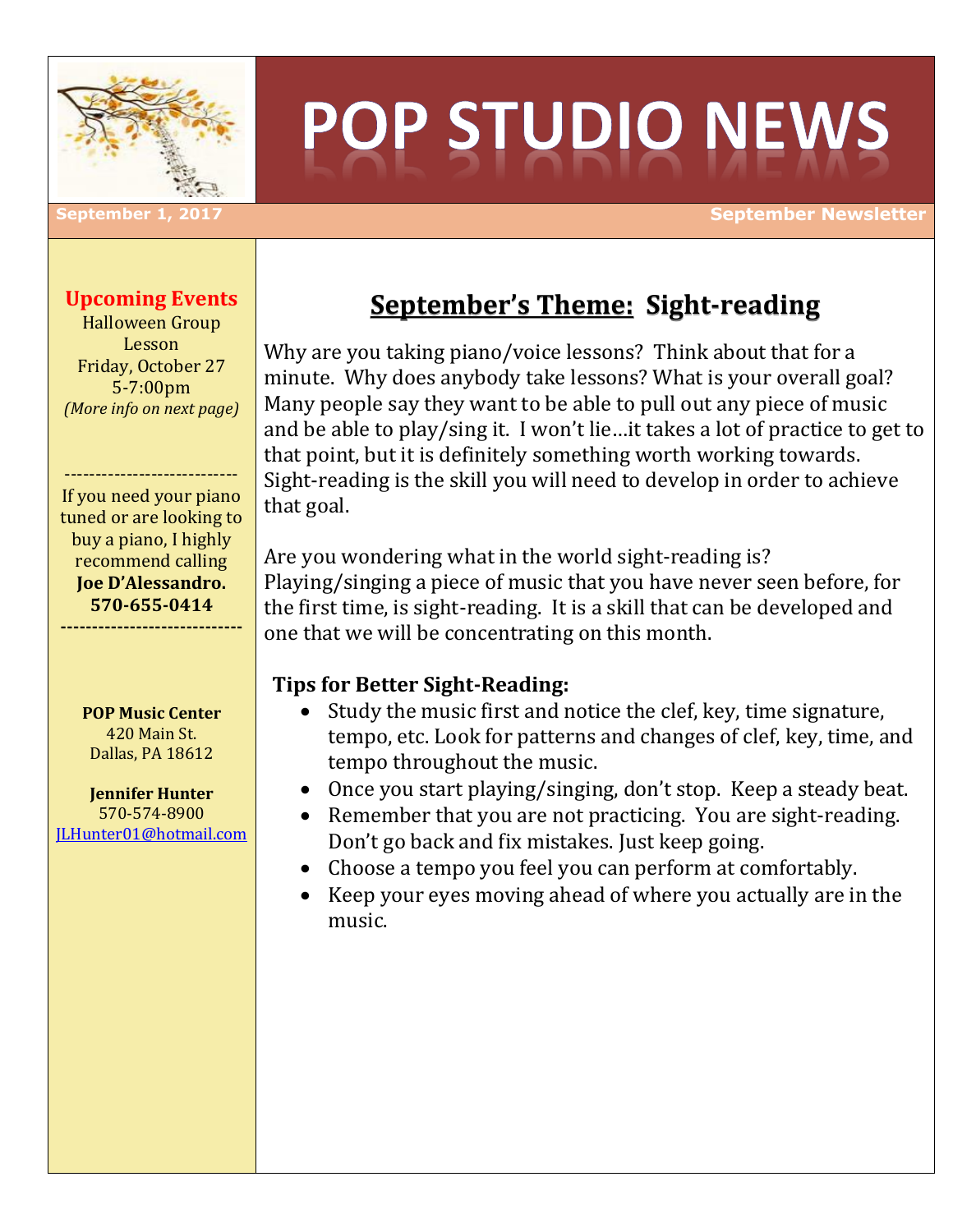#### Grand Canyon



Grand Canyon



West Fork, Sedona



#### Wilson Mtn., Sedona





Pizza Party · Fun I ?? usic Games · Recital in Costume

# When **Friday October 27, 2017 5:00-7:00pm**

**Ulhere** Prince of Peace Music Center 420 Main St., Dallas, PA 18612

Cost \$35 (due Oct. 6 with registration form)

Please R.S.V.P. by Friday October 6<sup>th</sup>

[JLHunter01@hotmail.com](mailto:JLHunter01@hotmail.com) (570) 574-8900



**Don't forget to wear your costume!**

( )  $\blacksquare$ ( 20 ( ) ( 200 (# )  $C_1$   $\gg 0$ (# ) 嘴 滋 (# 259 (常 添)  $\alpha \gg$ ● ※ **端 ※9** 

## **A Hiker's Guide to Learning Music**

I recently was fortunate enough to spend a week in Arizona hiking the Grand Canyon and three other trails in Sedona. Each hike was intense and required just as much mental effort as physical. While climbing these mountains, it occurred to me that there are many similarities between hiking and learning music. Here are a few that came to mind:

 **One step at a time.** It is easy to get overwhelmed just looking at how big the mountain you are about to ascend is. You may even feel like giving up before you ever start the climb. If learning a new song feels like that for you, just remember that the way to climb any mountain or to tackle any musical challenge is to simply take it one step at a time.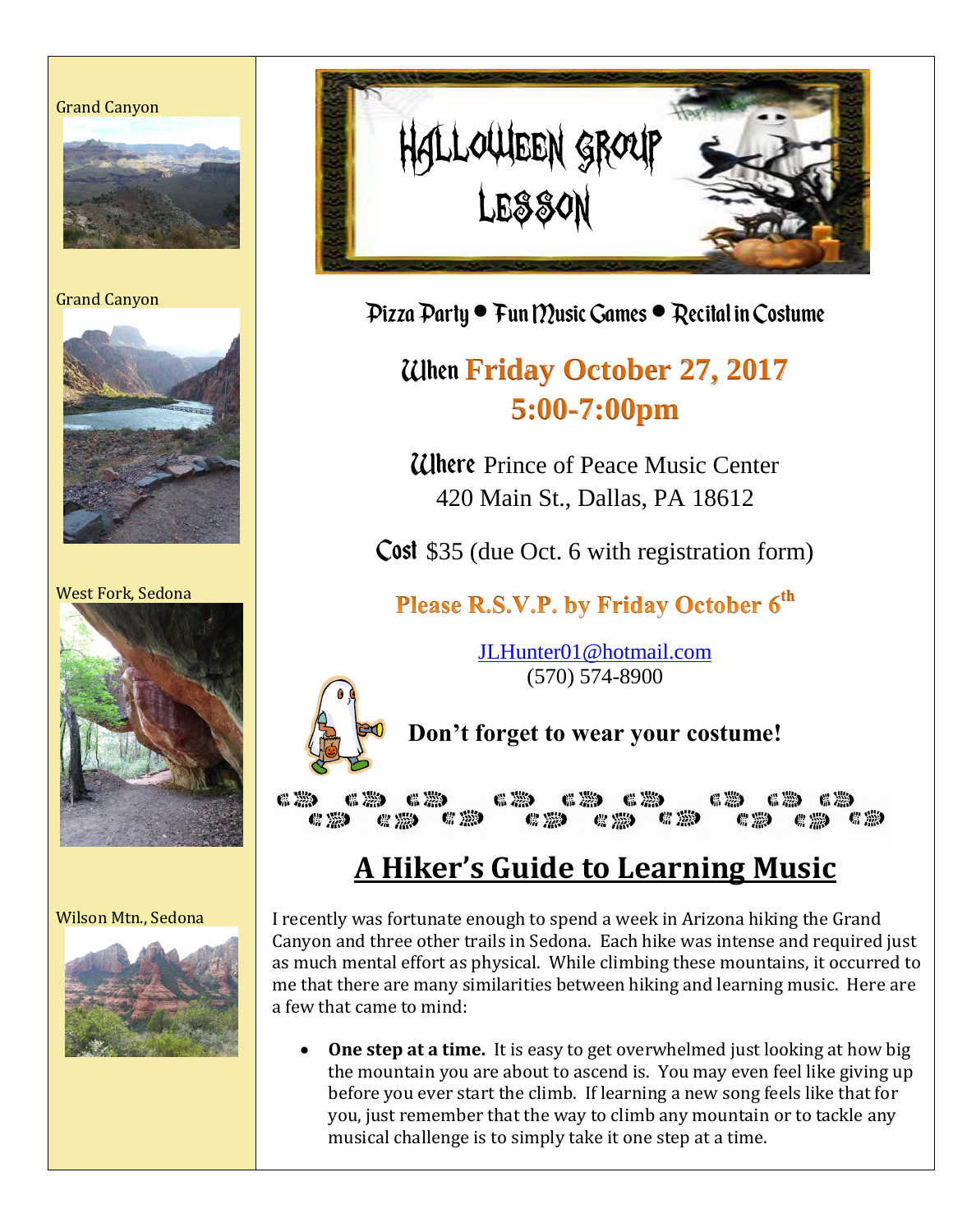#### Bear Mtn., Sedona



Sedona



Sedona



- **It's about the journey not the destination.** If you are only focused on getting to the end, you are going to miss all the valuable lessons you will learn along the way. Learning to play the piano or sing is not something that ever ends. There is no finish line that you reach. There is always another trail to explore or piece to learn. I've been playing for over 25 years and I still have so much to learn. Enjoy the ride!
- **Anything worth doing requires a lot of effort.** Hard work and dedication are needed to achieve your goals, whether it is hitting the trail or mastering a piece of music. We don't appreciate the things that come easily to us. After some blood, sweat, and tears (ok, maybe not blood), however, we feel a huge sense of accomplishment.
- **Glance back every so often and take note of how far you've come.** When you are in the middle of a hike or months into lessons and feeling discouraged about how far you have to go yet, take a moment to look back on how much progress you have already made. What can you do now that you couldn't when you started?
- **Slow and steady wins the race.** That was my hiking partner's mantra. Take time to enjoy the scenery. It is not actually a race. You have all the time in the world.
- **Look at things from a new angle.** Even though you pass the same scenery on the way up the mountain as you do down, your perspective changes, allowing you to see things in a new light. How can you view your music from a different perspective?
- **Mindfulness is key.** One wrong step while climbing a mountain can be disastrous. While music isn't nearly as dangerous, the consequences of practicing mindlessly can be just as devastating.
- **Never hike alone.** Not only is it safer to hike with a buddy, but it is also more fun. Having someone with you to encourage you, motivate you, and push you to reach higher levels is a great way to accomplish your goals. Find a practice partner, play/sing duets, join an ensemble, etc.
- **Never give up.** There will be times when it gets really hard and you want to quit. Just take a little break, catch your breath, refocus, and get moving again. You can do it!
- **There is wisdom in every step.** As you venture into the unknown following switchbacks all the way up the mountain you start thinking, "How long is it going to take to get to the top? Am I almost there? Which trail do I follow?" Many questions come to mind. Sometimes you have the opportunity to ask descending hikers. Other times you have to figure it out yourself. That is part of the mystery and adventure of it all! Once you reach the summit and start climbing down, you realize that you now possess the information you were looking for and are able to pass it on to other hikers.